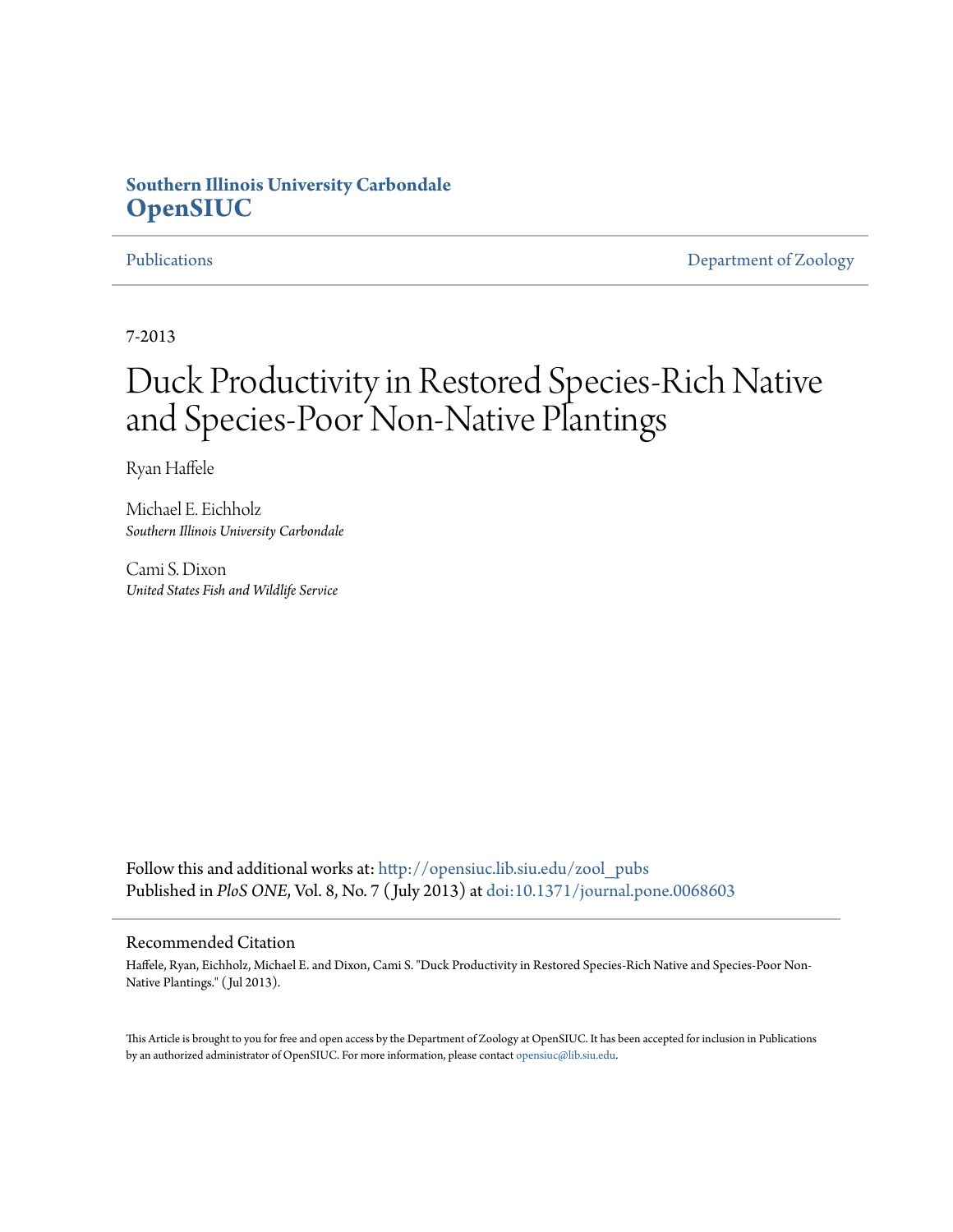# **Duck Productivity in Restored Species-Rich Native and Species-Poor Non-Native Plantings**

### **Ryan D. Haffele1\*¤, Michael W. Eichholz2 , Cami S. Dixon3**

**1** Cooperative Wildlife Research Laboratory, Southern Illinois University Carbondale, Carbondale, Illinois, United States of America, **2** Cooperative Wildlife Research Laboratory, Center for Ecology, Department of Zoology, Southern Illinois University Carbondale, Carbondale, Illinois, United States of America, **3** Chase Lake National Wildlife Refuge, United States Fish and Wildlife Service, Woodworth, North Dakota, United States of America

#### **Abstract**

Conservation efforts to increase duck production have led the United States Fish and Wildlife Service to restore grasslands with multi-species (3-5) mixtures of introduced cool season vegetation often termed dense nesting cover (DNC). The effectiveness of DNC to increase duck production has been variable, and maintenance of the cover type is expensive. In an effort to decrease the financial and ecological costs (increased carbon emissions from plowing and reseeding) of maintaining DNC and provide a long-term, resilient cover that will support a diversity of grassland fauna, restoration of multi-species (16-32) plantings of native plants has been explored. We investigated the vegetation characteristics, nesting density and nest survival between the 2 aforementioned cover types in the Prairie Pothole Region of North Dakota, USA from 2010–2011 to see if restored-native plantings provide similar benefits to nesting hens as DNC. We searched 14 fields (7 DNC, 271 ha; and 7 restored native, 230 ha) locating 3384 nests (1215 in restored-native vegetation and 2169 in DNC) in 2010-2011. Nest survival was similar between cover types in 2010, while DNC had greater survival than native plantings in 2011. Densities of nests adjusted for detection probability were not different between cover types in either year. We found no structural difference in vegetation between cover types in 2010; however, a difference was detected during the late sampling period in 2011 with DNC having deeper litter and taller vegetation. Our results indicate restored-native plantings are able to support similar nesting density as DNC; however, nest survival is more stable between years in DNC. It appears the annual variation in security between cover types goes undetected by hens as hens selected cover types at similar levels both years.

**Citation:** Haffele RD, Eichholz MW, Dixon CS (2013) Duck Productivity in Restored Species-Rich Native and Species-Poor Non-Native Plantings. PLoS ONE 8(7): e68603. doi:10.1371/journal.pone.0068603

**Editor:** Brock Fenton, University of Western Ontario, Canada

**Received** January 16, 2013; **Accepted** May 31, 2013; **Published** July 1, 2013

This is an open-access article, free of all copyright, and may be freely reproduced, distributed, transmitted, modified, built upon, or otherwise used by anyone for any lawful purpose. The work is made available under the Creative Commons CC0 public domain dedication.

**Funding:** Support for this research was provided by the Devils Lake Wetland Management District, a North Dakota State Wildlife Grant CFDA#15.634, the Delta Waterfowl Foundation, United States Fish and Wildlife Service, and the Cooperative Wildlife Research Laboratory, Southern Illinois University Carbondale. The funders had no role in study design, data collection and analysis, decision to publish, or preparation of the manuscript.

**Competing interests:** The authors have declared that no competing interests exist.

\* E-mail: ryan.haffele@state.sd.us

¤ Current Address: South Dakota Game, Fish and Parks, Chamberlain, South Dakota, United States of America

#### **Introduction**

Declines in numerous populations of grassland nesting birds are thought to be caused by declines in productivity due to loss of native grasslands [1-7]. The loss of native grasslands has altered the landscape resulting in a fragmented habitat, potentially negatively influencing grassland bird productivity [8]. Additionally, the removal of top predators like gray wolves (*Canis lupis*) has altered the predator community, allowing meso-predators liked striped skunks (*Mephitis mephitis*) and red fox (*Vulpes vulpes*), which efficiently forage for grassland nests, to become the dominant predators, augmenting the negative effect of habitat loss on nest success [9].

The Prairie Pothole Region of North America is an important nesting region for grassland nesting birds, as wetland densities on the breeding grounds produce abundant food sources

attracting breeding birds [10]. However, this area has undergone extensive modification due to agricultural development including a loss of >70% of its native grasslands [11,12]. Since the implementation of the North American Waterfowl Management Plan in 1986 numerous conservation organizations including the United States Fish and Wildlife Service (USFWS) have acquired private row cropped fields for the express purpose of providing habitat for nesting ducks. Early studies indicated the mixture of intermediate wheatgrass (*Thinopyrum intermedium*), tall wheatgrass (*Thinopyrum ponticum*), alfalfa (*Medicago sativa*), and sweet clovers (*Melilotus spp.*) commonly referred to as dense nesting cover (DNC) is more productive for duck production than the 3-5 species (low-diversity) of native vegetation that were established for comparison when grasslands were initially restored [13,14]. Since the primary purpose of the plantings is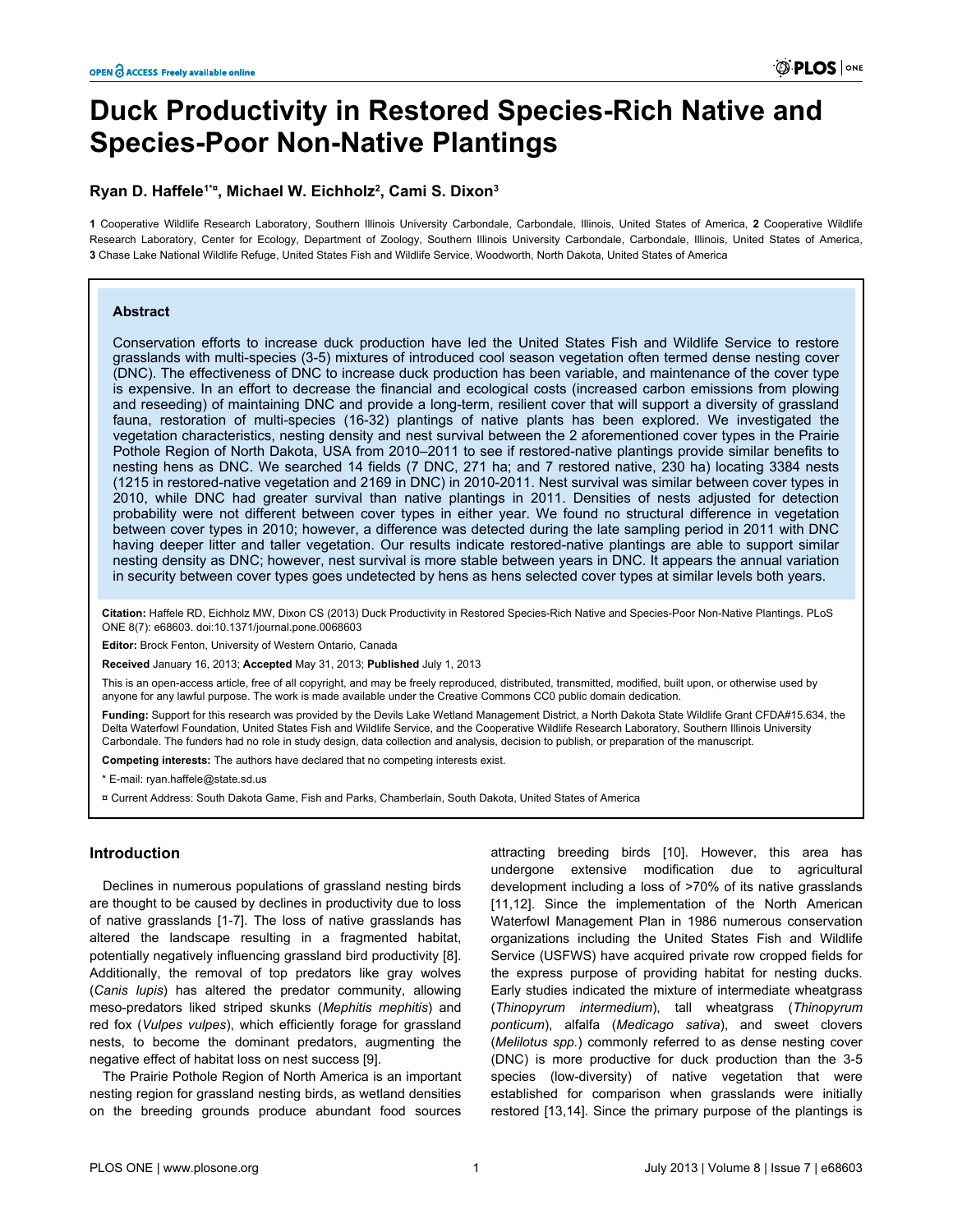to increase duck productivity, these former crop fields have been mostly converted to DNC [15]. While DNC appears to be attractive to ducks, under current conditions of extreme fragmentation and abundant meso-predators, productivity of ducks remains low with nest success often below 20% [16,17]. Additionally, although DNC has been demonstrated to support a number of grassland nesting passerines [18-23], the abundance and diversity of organisms found in DNC is often significantly below that found in native prairie vegetation [7,24-33]. Finally, DNC is typically associated with a cyclic management regime, as it reaches maximum growth in the first 2–4 years after planting, then often loses its structural quality the next 4-5 years as it is outcompeted by species of vegetation that are undesirable to nesting birds. This forces managers to remove the residual vegetation and farm the area for 2-3 years before reseeding DNC [15]. Thus, although DNC appears to achieve the primary purpose of providing quality duck habitat, it does not create a self-supporting ecosystem resilient to perturbation without further assistance; a goal of true restoration [34,35].

More recently wildlife managers have initiated a species-rich approach of native vegetation establishment. This approach differs from the original approach where 3-5 species of vegetation were used in the seed mix by including 16-32 species, a level that reaches a saturation point, thus, is more resistant to invasion of exotic species [36-38]. Similar to DNC, productivity and vegetation vigor within species-rich planted fields declines as the stand ages, however, proper disturbance of native vegetation that is adapted to the local environment and disturbance can eliminate the need to reseed plantings [15,39,40]. Not only will this new approach of species-rich native plantings be more consistent with habitat restoration objectives and USFWS policy, but it should provide habitat for a more diverse group of organisms including more grassland nesting passerines [7,25,26,29,31,32]. This restoration activity is proposed, however, on property specifically acquired to support breeding ducks, thus, the potential influence on duck populations of this new management strategy should be investigated.

The limited benefits to duck productivity of native plantings relative to DNC is most often explained by the limited number of species of vegetation that were previously used in native plantings (3-5 species of warm-season native grasses) [14]. Low diversity plantings are more susceptible to invasion of exotic plant species and provide lower levels of productivity at maturity [38]. More diverse species rich plantings of 16–32 species in the Prairie Pothole

Region resist invasion of exotic species and maintain higher productivity at maturity, thus, should better support nesting birds relative to the fields of low-diversity native vegetation evaluated in the past [38]. A comparison of duck productivity between species rich (16-32 species) native plantings and DNC, however, has not been conducted. Thus, our objective was to compare nest survival and density between the 2 cover types.

#### **Methods**

#### **Ethics Statement**

endangered or protected species.

#### **Study Area**

The study area was located in the Devils Lake Wetland Management District in northeastern North Dakota. Study fields were located in Ramsey, Towner, and Cavalier counties. We collected data on 14 study fields, 7 planted in DNC and 7 planted with a mixture (17–27 species) of native cool and warm season grasses and forbs; mixtures were based on soil and moisture conditions in each specific field (Table 1). Each field was assigned to a cluster based on geographic location (Figure 1). Up to 2008 (prior to the study), fields were managed by methods commonly used to maintain early successional grasslands (grazing, mowing, and burning), thus maximizing productivity of nesting ducks. As would be expected under normal management practices, type of management action was dependent on what method was deemed most suitable for that particular field. The time period between these management actions and the initiation of our study was adequate to prevent management actions from directly impacting the outcome of our study [22,41-45]. In the fall of 2010, however, a variety of management actions occurred on 6 of 14 study fields. Two of the fields (1 native and 1 DNC) were grazed with cattle from 1 July to 10 August. Two native fields were "clipped" where specific areas within a field with nuisance and exotic species were mowed while the rest of the field was left unmanaged. The other 2 (1 native and 1 DNC) managed fields were hayed. Because we were unable to control for the variation caused by these management actions and because these management actions would have likely directly impacted the outcome of our study, these fields were excluded from all analysis in 2011.

#### **Field Sampling**

To compare vegetative structure between habitat types, we recorded vegetation data at random locations within each field, with 1 random point being assigned for every 2 ha of the field to ensure sampling throughout the entire field. We overlaid each field with a grid composed of 2 ha blocks and generated random points in each block using Hawths Tools for ArcMap 9.3 (Environmental Systems Research Institute [ESRI], Redlands, California, USA). This resulted in a total of 266 random points; 126 in restored-native plantings and 140 in DNC.

We collected data in two time periods of each study season. The first data were collected in late April before nest searching began to characterize vegetation structure when early nesting species initiated their nests. The second data collection occurred in the middle of June, characterizing vegetation structure for hens who initiated nests late in the nesting season. We determined the vegetation height, visual obstruction (hereafter cover density), and litter depth in the early sampling period and the vegetation height, cover density, and species composition in the late sampling period. We used

collected under North Dakota Game and Fish permit no. GNF02763149. All study sites were approved by the Devils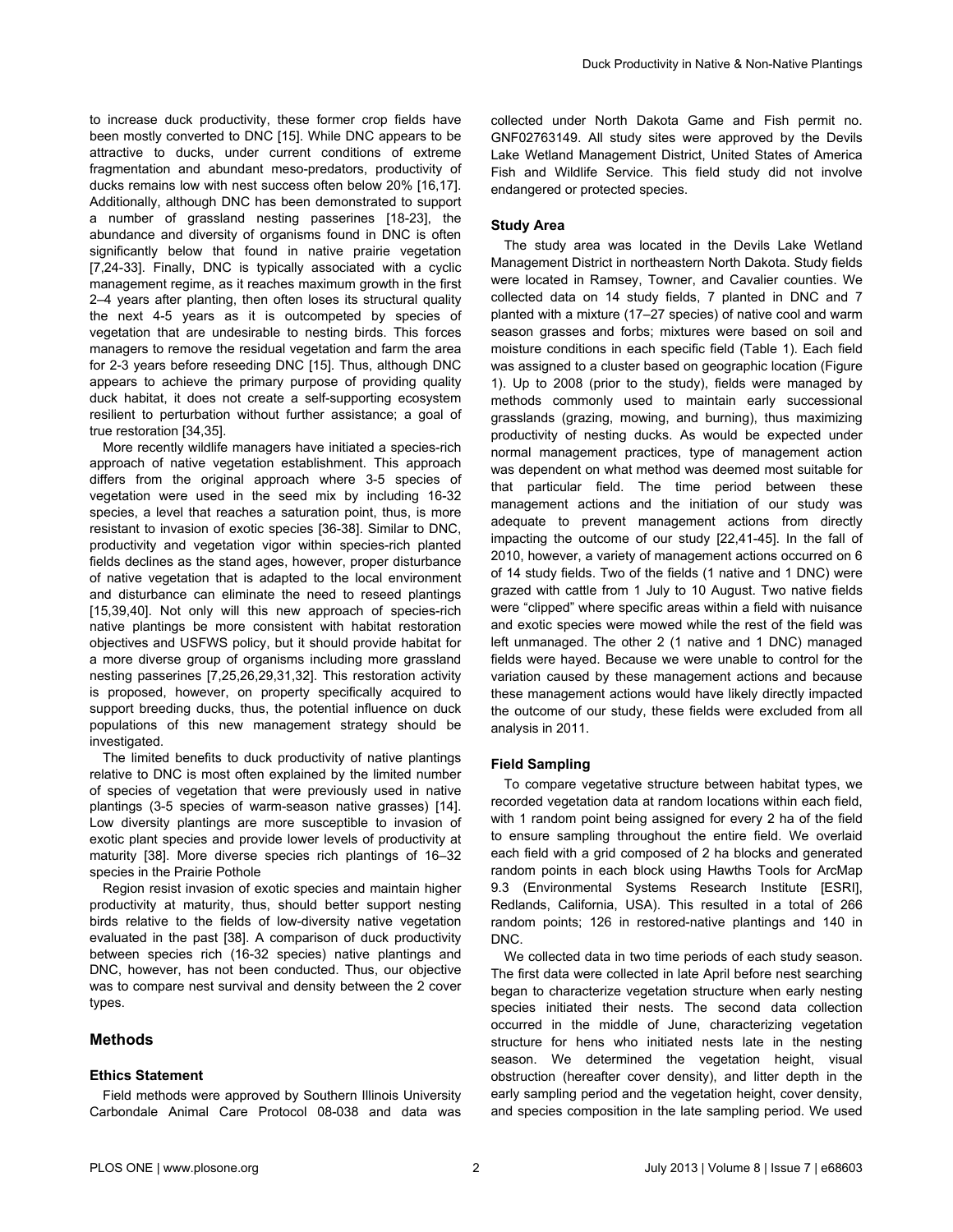| <b>Table 1.</b> List of study sites including field name, type of |
|-------------------------------------------------------------------|
| cover, size of field, age of stand (years since field was         |
| seeded as of 2010) and the nest success and standard              |
| error during 2010-11 field seasons.                               |

| <b>Field Name</b>    | Cover         | ha | Age of Stand   | Year | Success (%) | <b>SE</b> |
|----------------------|---------------|----|----------------|------|-------------|-----------|
| <b>Nik Central</b>   | <b>DNC</b>    | 43 | 6              | 2010 | 63.00       | 6.7       |
|                      |               |    |                | 2011 |             |           |
| <b>Register West</b> | <b>Native</b> | 40 | $\overline{4}$ | 2010 | 40.46       | 8.4       |
|                      |               |    |                | 2011 |             |           |
| Cami                 | <b>Native</b> | 32 | 5              | 2010 | 59.20       | 6.3       |
|                      |               |    |                | 2011 |             |           |
| Nik South            | <b>DNC</b>    | 13 | 6              | 2010 | 33.04       | 8.2       |
|                      |               |    |                | 2011 |             |           |
| <b>Nik Southeast</b> | <b>DNC</b>    | 59 | 18             | 2010 | 54.88       | 5.7       |
|                      |               |    |                | 2011 | 25.87       | 4.8       |
| Halvorson            | <b>Native</b> | 61 | 16             | 2010 | 60.25       | 8.5       |
|                      |               |    |                | 2011 | 44.49       | 10.4      |
| L. A. DNC            | <b>DNC</b>    | 64 | 6              | 2010 | 15.06       | 2.8       |
|                      |               |    |                | 2011 | 38.77       | 5.8       |
| Toilet               | <b>Native</b> | 22 | $\overline{2}$ | 2010 | 36.80       | 4.3       |
|                      |               |    |                | 2011 |             |           |
| L. A. North          | <b>Native</b> | 8  | 6              | 2010 | 16.20       | 4.8       |
|                      |               |    |                | 2011 |             |           |
| <b>Mart Native</b>   | <b>Native</b> | 41 | $\overline{2}$ | 2010 | 59.68       | 5.2       |
|                      |               |    |                | 2011 | 14.10       | 2.0       |
| Mart DNC             | <b>DNC</b>    | 28 | $\overline{7}$ | 2010 | 73.92       | 4.9       |
|                      |               |    |                | 2011 | 32.28       | 4.1       |
| <b>Phil Aus</b>      | <b>DNC</b>    | 38 | 6              | 2010 | 12.78       | 3.1       |
|                      |               |    |                | 2011 | 30.68       | 4.0       |
| Dahl                 | <b>Native</b> | 26 | 15             | 2010 | 71.34       | 6.4       |
|                      |               |    |                | 2011 | 3.15        | 1.6       |
| Weaver               | <b>DNC</b>    | 26 | 21             | 2010 | 67.56       | 4.9       |
|                      |               |    |                | 2011 | 50.87       | 4.5       |

Robel poles to index the cover density and vegetation height. Cover density readings were taken in the 4 cardinal directions at a distance of 4-m and a height of 1-m by marking a point on the Robel pole where vegetation obscures the pole 100%. These readings gave cover density measurements that are strongly related to the amount of vegetation present, thus giving an indication to the structure available for hens to nest in [46]. We averaged the 4 readings to obtain an overall estimate of the cover density around the nest. We determined the vegetation height to be the point on the Robel pole that > 80% of vegetation was growing below [47]. We measured the litter depth by measuring the height of dead vegetation that forms a mat layer on the ground using a standard ruler in cm [48]. Litter depth was only measured during the early sampling period, as no new litter formed and decomposition was assumed to be negligible between sampling periods. To be classified as litter, vegetation had to be lying on the ground, as we did not measure standing residual vegetation as litter. Vegetation litter provides a suitable nesting substrate for hens and may be important for the concealment and survival of nests [18,49-51]. Species composition was determined using a  $m<sup>2</sup>$ , with each species identified being assigned a cover class [52].

To test for differences in nesting density and success, we systematically searched all upland cover in a field for nests starting in the first week of May and concluded searching the first week of July. Each field was searched 7 times on 8 day intervals. Nests were located using teams of 2 dragging a 50-m cable-chain behind all-terrain vehicles (ATV) [53]. Speeds were kept between 3–8 km/h by keeping ATV's in low gear allowing drivers to stay in a straight line and watch the cable drag [53]. Dragging at speeds faster than 8 km/h increases the likelihood of the chain passing over a nest without flushing the hen. We searched for nests between 0700 and 1400 to maximize the probability of the hen being on the nest [54]. We alternated the starting location of fields for each drag to prevent the same area of the field being searched during the same time of day, reducing the possibility of a hen being on an incubation break during subsequent searches. We marked each nest found with a 1-m wooden lathe painted white with red on the top to allow easy visualization in the field by searchers. The wooden lathe was placed 10-m north of the nest and numbered to give each nest its own unique identification. A 3-mm diameter metal rod painted orange was placed on the north rim of the nest bowl at each nest to assist with relocation. Nests were monitored on 5-8 day intervals until fate was determined (e.g., successful, depredated, abandoned). We determined the clutch size and incubation status at each visit. Incubation status was determined with a simple field candler made from 1-inch radiator hose [55]. We recorded the date, field, species and Universal Transverse Mercator coordinates for each nest. In 2010, we monitored the first 100 nests found in each field, then randomly selected 20 nests from each subsequent search for fields with > 100 nests due to time constraint. In 2011, we monitored all nests found. After each visit, the nests were covered using material from the nest and a marker in the form of an X made out of vegetation was placed on top. If the X was found undisturbed on the next visit, we considered it abandoned due to investigator disturbance and censored it from survival analysis.

#### **Statistics Analysis**

To determine if variation in vegetation type led to differences in cover density, litter depth, and vegetation height between cover types, we analyzed the data using 3 mixed model analysis of variances (ANOVA) in SAS 9.2 (PROC MIXED; SAS 9.2 SAS Institute Inc., Cary, North Carolina, USA, 2008) for each time period separately. For comparison during the early sampling period, cover density, litter depth, and vegetation height were the dependent variables, cover type was the independent variable and cluster was included as a random effect. We included cluster to control for any variation that may have occurred due to geographic differences. A similar analysis with the exclusion of litter depth was conducted for comparison of vegetative structure between habitat types during the late sampling period. We used Shannon's diversity index to compare alpha and beta diversity between treatments to ensure the treatment of high and low diversity seed mixes was maintained as vegetation matured [56].

To compare daily nest survival and nest success between habitat types we used Dinsmore's model in Program MARK to estimate daily survival rates (DSR) of nests for each field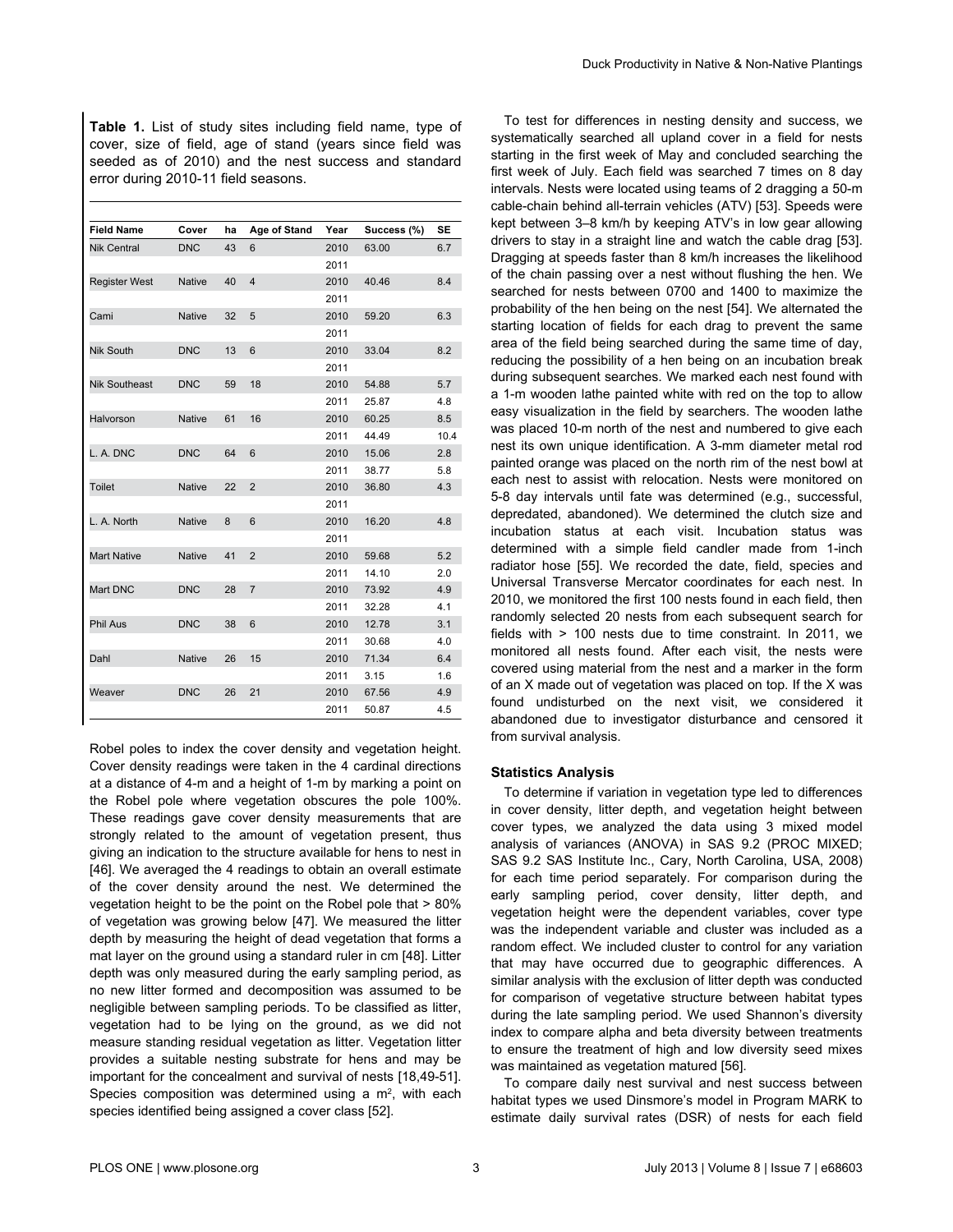



doi: 10.1371/journal.pone.0068603.g001

[57-59]. We assumed a 35-day exposure period to convert DSR to point estimates of nest success and estimated the standard error of point estimates using the Delta Method [53]. To determine if there is evidence for a treatment effect on daily survival rate, we compared a model that included cover type to a model that excluded cover type after accounting for the influence of age of field (number of years since field establishment) using Akaike Information Criteria (AIC) [60]. Because the influence of age of field may differ between the cover types, we included both an additive and interactive model. Furthermore, because previous studies have indicated

nest survival increases with field age as vegetation vigor increases but declines as the field ages and vegetation becomes less productive and is invaded by undesirable species, we included a model with a quadratic term for field age. To better explain potential causes of variation in nest survival between habitat types, we also tested for a treatment effect of nest initiation date on DSR in each cover type by comparing the additive (estimating 1 coefficient for both cover types) and interacting (estimating separate coefficients for each cover type) models of initiation date and cover type.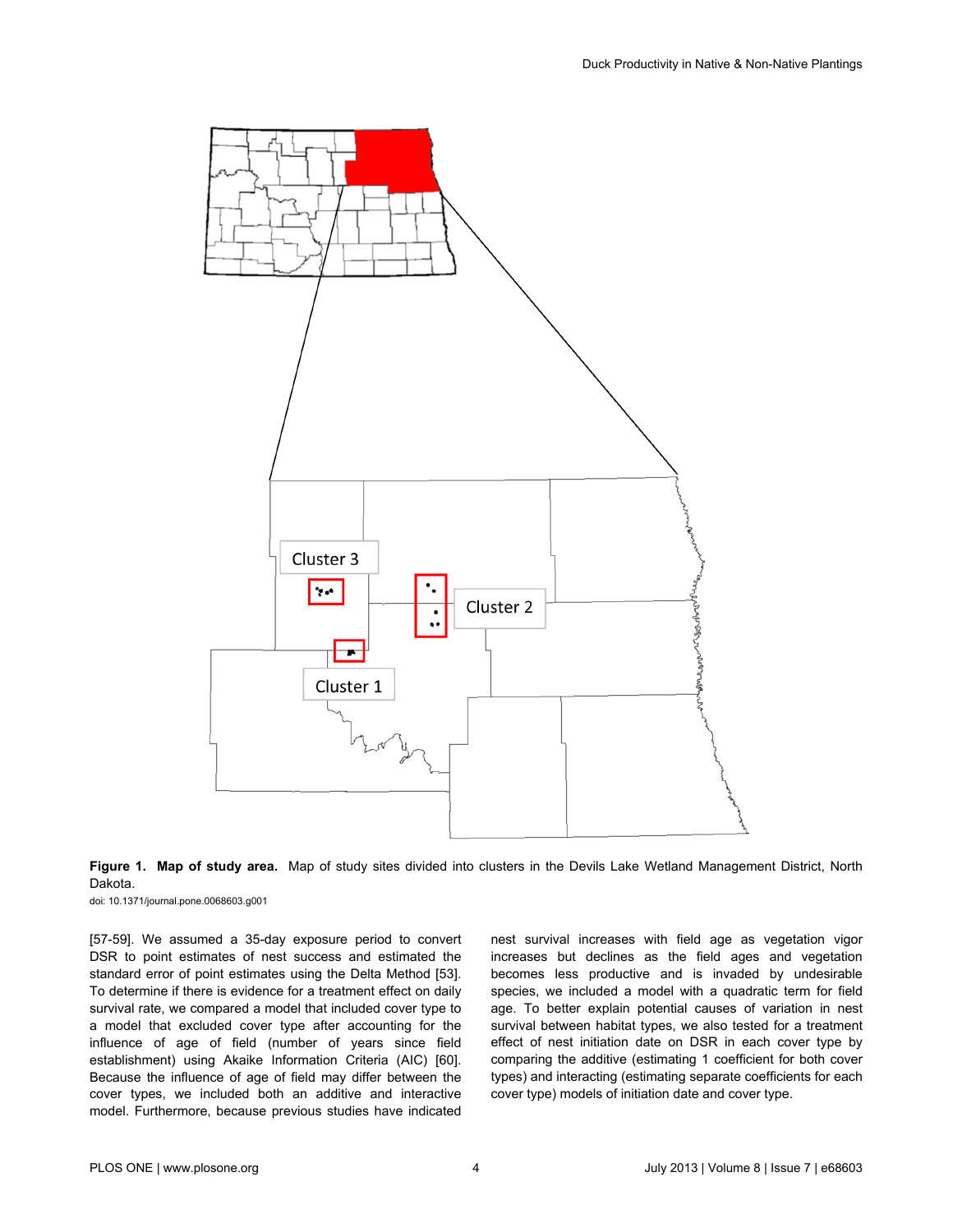**Table 2.** Average vegetation height (SE), cover density, litter depth, and mixed model analysis of variance results for random locations in multi-species native plantings and dense nesting cover (DNC) during the early and late sampling periods from 2010–2011 in the Devils Lake Wetland Management District, North Dakota.

|                                                    |              | <b>Early Sampling Period</b> |                   |                  |
|----------------------------------------------------|--------------|------------------------------|-------------------|------------------|
|                                                    | 2010         |                              | 2011              |                  |
| <b>Veg Characteristic</b>                          | <b>DNC</b>   | <b>Native</b>                | <b>DNC</b>        | <b>Native</b>    |
| Height (cm)                                        | 11.94 (1.38) | 10.73 (2.20)                 | 10.22 (1.61)      | 8.94(0.85)       |
| Cover Density (cm)                                 | 6.51(0.89)   | 4.22(0.57)                   | 8.40 (1.66)       | 5.99 (0.76)      |
| Litter (cm)                                        | 4.56(0.54)   | 3.24(0.51)                   | $5.00(0.63)^{*}$  | $2.44(0.37)^{6}$ |
|                                                    |              | <b>Late Sampling Period</b>  |                   |                  |
| Height (cm)                                        | 28.04 (2.12) | 23.82 (2.32)                 | $33.65(2.97)^{*}$ | 19.35 (2.69)*    |
| Cover Density (cm)                                 | 19.59 (2.92) | 15.84 (1.86)                 | 23.63 (4.41)      | 13.01 (2.68)     |
| $3$ Depates Cianificant Difference $(n \geq 0.05)$ |              |                              |                   |                  |

<sup>a</sup>. Denotes Significant Difference (p < 0.05)

To compare nesting density between habitat types, we estimated the density of nests adjusted for detection probability in each field by taking the total number of nests we found in each field and dividing it by the DSR of the field raised to the power of the average age of the nests found in that field (# of nests found in field/*DSR*avg age of nest found in field) [17]. Correcting for DSR is necessary when estimating density of duck nests because nests are located by disturbing the hen from the nest, thus, only nests that are being actively incubated are located [17]. If DSR varies between habitat types, estimates of nest density will be biased due to variation in detection probability. We used a mixed model ANOVA with the density estimates for each field as the dependent variable, cover type as the independent variable, the amount of wetland shoreline as a covariate and cluster as the random effect. Other studies have found that breeding bird densities are related to wetland densities on the breeding grounds [10]; therefore, we classified wetlands according to Stewart and Kantrud [61] and measured the amount of temporary, seasonal, semi-permanent, and total shoreline in each field. We used these measurements to account for any differences in wetland abundance that may have influenced densities of nesting hens.

To determine if species-specific nesting densities varied between cover types, we used a mixed model ANOVA for each species with species and cover type as the independent variables, density as the dependent variable and cluster as a random effect. We determined species density using the same formula as overall duck nest density.

#### **Results**

We analyzed data from 274 random points located within the 14 study fields in 2010. Vegetation characteristics were not different between cover types during either sampling period (Table 2). In 2011 we analyzed 153 random points from 8 fields. In the early sampling period, there was no difference  $(F<sub>1.5</sub>= 0.03, p = 0.87)$  in height between the cover types, as native plantings had an average height of  $8.94 \pm 0.85$  cm and

DNC plantings had a height of  $10.22 \pm 1.61$  cm. There was also no difference  $(F_{1,5} = 0.82, p = 0.41)$  in cover density between cover types with native plantings having an average density of  $5.99 \pm 0.76$  cm and DNC averaging  $8.40 \pm 1.66$  cm. Litter depth was different ( $F_{1,6}$ = 8.33, p = 0.03) between cover types as native plantings had an average depth of  $2.44 \pm 0.37$ cm and DNC had an average of  $5.00 \pm 0.63$  cm. As expected based on seed mixes, species composition of vegetation varied between cover types, with native plantings and DNC having an average alpha diversity of 22.7 and 13.3, respectively. Native plantings had a beta diversity of 22, while DNC had a beta diversity of 9.

During the late sampling period, there was a difference in height ( $F_{1,5}$ = 35.30, p < 0.01) between cover types with native plantings having an average height of  $19.35 \pm 2.69$  cm and DNC having an average height of  $33.65 \pm 2.97$  cm. The difference in cover density was approaching statistical significance ( $F_{1,5}$ = 4.15, p = 0.10), as native plantings had an average cover density of 13.01  $\pm$  2.68 cm while DNC had an average of  $23.63 \pm 4.41$  cm.

#### **Nest Density**

We located 3,384 nests of 8 species during the 2010-11 field seasons (Table 3). Nest density varied widely between fields ranging from 1.09 nests/ha to 15.06 nests/ha in 2010 and 1.19 nests/ha to 12.05 nests/ha in 2011. Cover type did not have an effect on nest density  $(F<sub>1,19</sub> = 0.20, p = 0.66, Table 4)$ , as DNC plantings had an average density of 6.71 (SE = 0.96) nests/ha and native plantings had  $6.17$  (SE = 1.61) nests/ha for both years combined. The cluster  $\times$  type interaction was significant  $(F_{2,8}= 4.59, p = 0.05)$  in 2010, however, no clear pattern was shown as density was higher for native plantings in 1 cluster while the other 2 clusters had higher densities for DNC. The amount of shoreline in each field did not have an effect on nest density  $(F_{1,13}= 1.60, p = 0.25)$ . However, the amount of temporary shoreline was marginally significant ( $F_{1,13}$  = 5.00, p = 0.06) in 2010.

Nest densities were not different between cover types for any species ( $F_{4,99}$  = 0.16, p=0.96). Mallard densities averaged 0.99 ± 0.25 nests/ha in DNC and 0.90 ± 0.46 nests/ha in native plantings for both years combined. Pintails had the lowest densities at  $0.58 \pm 0.10$  and  $0.45 \pm 0.12$  nests/ha for DNC and native plantings respectively. Shovelers averaged  $1.03 \pm 0.10$ and  $0.78 \pm 0.12$  nests/ha in DNC and native plantings. Gadwall had an average density of  $2.00 \pm 0.42$  nests/ha in DNC and  $1.55 \pm 0.58$  nests/ha in native plantings. Teal densities in DNC were  $1.84 \pm 0.37$  nests/ha, while native plantings had an average of  $1.76 \pm 0.46$  nests/ha.

#### **Nest survival**

Of the 3,384 nests used in the nest density analysis, we used 2,589 to determine the survival rate for each field. The nests not used in the analysis were censored due to investigator damage (32 nests), abandoned due to investigator disturbance (121 nests), or they were not randomly selected to be monitored in 2010 (222 nests in native fields and 420 nests in DNC nests); all nests were monitored in 2011. The data were best fit by a model that included year and habitat type,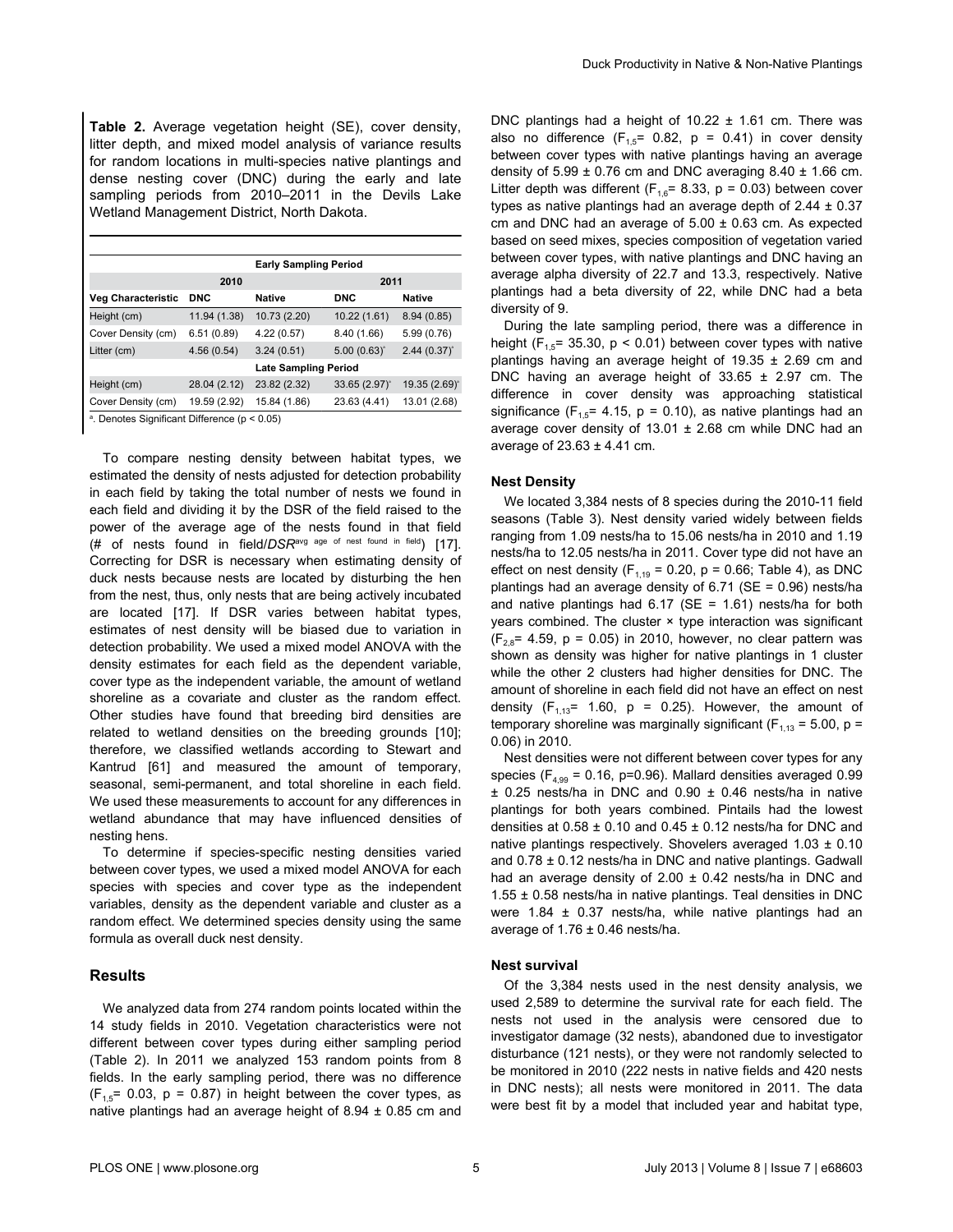**Table 3.** Total number of nests broken down by cover type and species in 2010-11 in the Devils Lake Wetland Management District, North Dakota.

| Cover Type Year Mall' BWT Gadw Shoveler Pintail GWT Scaup Wigeon Total |      |     |             |      |     |     |              |     |    |      |
|------------------------------------------------------------------------|------|-----|-------------|------|-----|-----|--------------|-----|----|------|
| <b>Native</b>                                                          | 2010 | 98  | 212 254     |      | 138 | 61  |              | 21  |    | 798  |
| Native                                                                 | 2011 | 89  | 123         | 102  | 53  | 36  | 4            |     | 3  | 417  |
| <b>DNC</b>                                                             | 2010 |     | 126 315 346 |      | 234 | 96  | 5            | 65  | 4  | 1191 |
| <b>DNC</b>                                                             | 2011 | 174 | 267         | 309  | 108 | 82  | <sup>0</sup> | 36  | 2  | 978  |
| Total                                                                  |      | 487 | 917         | 1011 | 533 | 275 | 16           | 129 | 16 | 3384 |

a. Mallard

b. Blue-winged Teal

c. Gadwall

d. Northern Shoveler

e. Northern Pintail

f. Green-winged Teal

g. Lesser Scaup

h. American Wigeon

**Table 4.** Nest density, adjusted for detection probability (SE), amount of temporary shoreline, and mixed model ANOVA results examining effect of cover type on density in 2010-11 in the Devils Lake Wetland Management District, North Dakota.

|      |               |                              |      |      | Temporary     |      |      |
|------|---------------|------------------------------|------|------|---------------|------|------|
| Year |               | CoverTypeDensity (nests/ha)F |      | Ρ    | Shoreline (m) | F    | P    |
|      | <b>Native</b> | 6.01(2.11)                   |      |      | 2497.61       |      |      |
| 2010 |               |                              | 0.48 | 0.51 |               | 5.00 | 0.06 |
|      | <b>DNC</b>    | 5.87(1.18)                   |      |      | 5101.88       |      |      |
|      | Native        | 6.59(2.75)                   |      |      | 1355.75       |      |      |
| 2011 |               |                              | 0.08 | 0.79 |               | 0.03 | 0.87 |
|      | <b>DNC</b>    | 7.88(1.60)                   |      |      | 2865.56       |      |      |

with continuous variable for the influence of age of field, including a quadratic term for age of field for each cover type separately. Nest success was variable across fields; 3.15% (1.6) to 73.92% (4.9) (Table 1). To account for model uncertainty associated with the relationship between field age and nest survival (the top 4 models) we used model averaging to estimate nest survival between the cover types and years. In 2010, we estimated model averaged nest success to be 42.3% (7.3) in fields with native vegetation as cover and 44.2% (4.6) in fields with DNC as cover while estimates for 2011 were 10.7% (2.7) for native plantings and 38.5% (4.4) for DNC (Table 5).

Model comparison indicated both the linear and quadratic form of the relationship between nest survival and field age varied by habitat types. The data were best fit by a model that included separate coefficients for both field age and field age<sup>2</sup>. For DNC, survival gradually increased until approximately 12 years of age then remained at a constant level. In the native vegetation we observed a very different relationship with nest survival decreasing until fields reached approximately 9 years of age at which point they increased (Figure 2).

Because one of our primary interests is the potential for species-rich native vegetation and DNC to support nesting ducks and impacts of field age can be managed by burns or other management practices that "set back" succession, we also estimated nest success for fields without the influence of field age. Without the influence of field age, we estimated nest success to be 48.4% (2.4) in native plantings and 42.4% (2.1) in DNC planting during 2010 and 13.9% (1.7) in native plantings and 37.1% (1.7) in DNC during the 2011 field season.

To better understand potential causes of variation in survival between cover types, we also allowed the relationship between nest initiation date and survival to interact with cover type. The data was better fit by a model that included the interaction (Table 6). Nest survival declined as the season progressed with both cover types but the rate was much more dramatic in native vegetation, especially in 2011, the year nest survival differed between cover types (Figure 3).

#### **Discussion**

#### **Vegetation Structure Between Cover Types**

Our results indicate that species-rich native plantings are able to provide similar vegetation height and cover density as DNC early in the nesting season. Results were variable later in the nesting season as structural characteristics were similar between cover types in 2010 but DNC plantings had taller vegetation in 2011. Litter depths were similar between cover types in 2010 but DNC had more litter in 2011. Our findings contradict previous studies that have shown less diverse native mixes with a component of warm-season species to have taller vegetation than cool-season mixes, but corroborate studies that have found shallower litter depth in warm-season fields [7,29]. The difference in litter depth in 2011 may be a result of the abundance of warm-season species in native fields which are known to remain upright over winter despite snowpack; thus, unlike cool season species which are knocked down by snow cover, would not be included in our estimate of litter [26,62]. Snowpack was likely heavier and denser in 2011, causing the exotic cool season grasses in DNC to be lodged more easily, creating deeper litter depths than in native fields.

Our results also indicated vegetation was taller in DNC during the late 2011 sampling period. We hypothesize the difference in height in the late sampling period of 2011 is due to a disparate influence of cold spring temperatures on warmseason grasses. In 2010, an early spring occurred with April and May temperatures being the warmest since 1981. Conversely, in 2011 temperatures were 10 degrees cooler with above normal precipitation [63], which may have limited growth of warm-season plants. Warm-season species  $(C_4)$  typically begin active growth in early summer when temperatures warm compared to cool-season species  $(C_3)$  that actively grow in the wetter, cooler spring [64]. With the late warming, the warmseason species may have not started active growth until later in the season resulting in a difference of height from the coolseason dominated DNC plantings at the time of the late sampling. While native plantings did include a cool-season component providing earlier growth in these fields, they did not appear to provide the same cover as the cool-season species in DNC.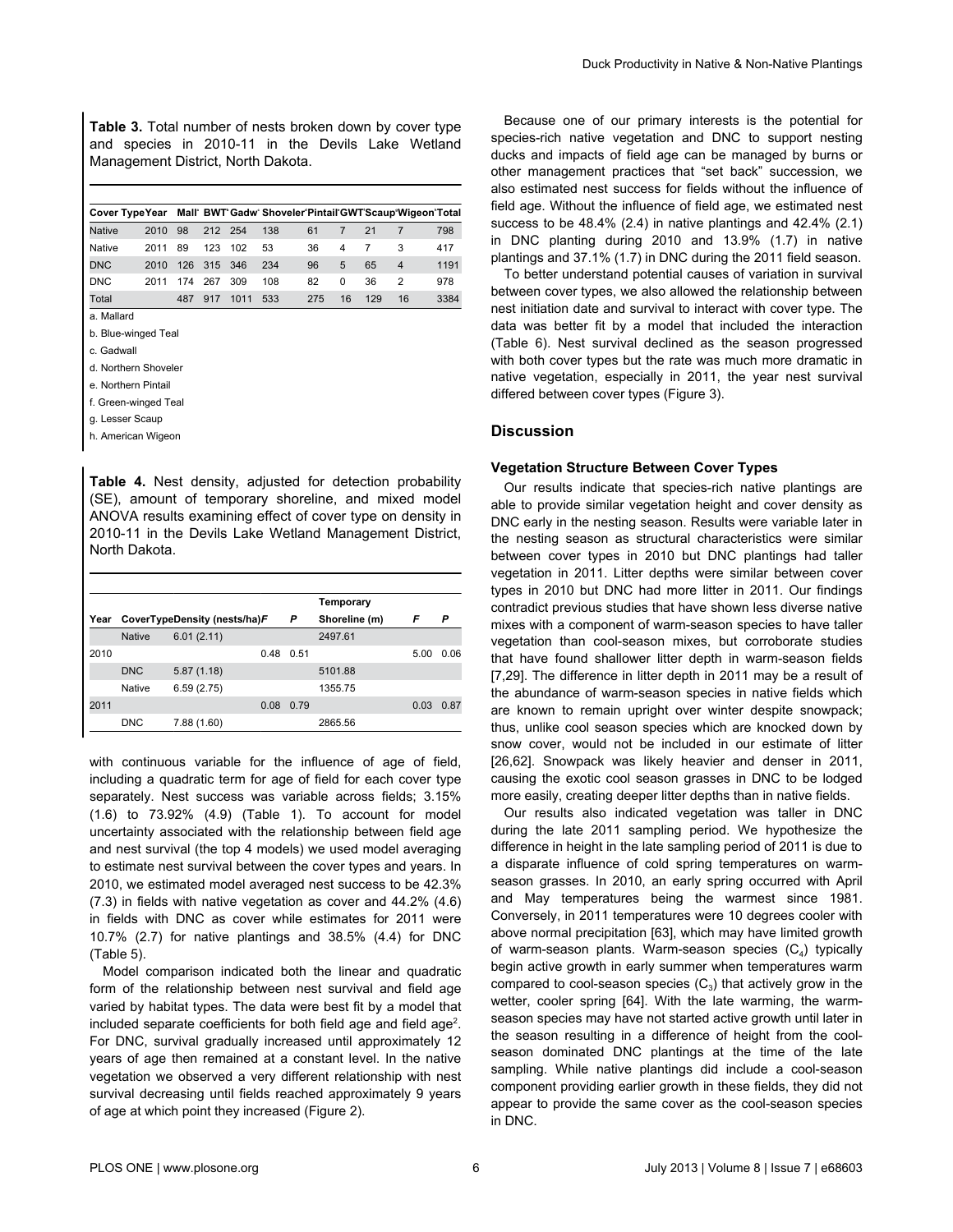**Table 5.** Model selection results based on Akaike's Information Criterion (AIC), including number of parameters  $(K)$  and model weight  $(w<sub>i</sub>)$ , used to examine the effect of cover type, year, and age of field on nest success in multispecies native plantings and dense nesting cover in 2010-11 in Devils Lake Wetland Management District, North Dakota.

| Model                                                | <b>AICc</b> | A AICc | W.   |                | K Deviance |
|------------------------------------------------------|-------------|--------|------|----------------|------------|
| Year x Type x Field Age x Field Age <sup>2 (2)</sup> | 6367.56     | 0.00   | 0.71 | 8              | 6351.56    |
| Year x Type x Field Age                              | 6370.94     | 3.37   | 0.13 | 6              | 6358.93    |
| Year x Type + Field Age                              | 6371.35     | 3.79   | 0.11 | 5              | 6361.35    |
| Year x Type x Field Age x Field Age <sup>2 (1)</sup> | 6372.93     | 5.36   | 0.05 | 7              | 6358.92    |
| Year x Type                                          | 6404.99     | 37.43  | 0.00 | $\overline{4}$ | 6396.99    |
| Year x Field Age x Field Age <sup>2</sup>            | 6422.55     | 54.99  | 0.00 | 6              | 6410.55    |
| Year                                                 | 6476.73     | 109.17 | 0.00 | 2              | 6472.73    |
| Field Age                                            | 6484.60     | 117.04 | 0.00 | 2              | 6480.60    |
| Type x Field Age                                     | 6486.08     | 118.52 | 0.00 | $\overline{4}$ | 6478.08    |
| Type + Field Age                                     | 6486.50     | 118.93 | 0.00 | 3              | 6480.50    |
| Type                                                 | 6520.65     | 153.09 | 0.00 | 2              | 6516.65    |
| Null                                                 | 6527.27     | 159.71 | 0.00 | 1              | 6525.27    |

(1). Same coefficient for Field Age<sup>2</sup>

(2). Different coefficients for Field Age<sup>2</sup>

**Table 6.** Model selection results based on Akaike's Information Criterion (AIC), including number of parameters  $(K)$  and model weight  $(w<sub>i</sub>)$ , used to examine the effect of nest initiation date and cover type on nest success in multispecies native plantings and dense nesting cover in 2010-11 in the Devils Lake Wetland Management District, North Dakota.

| Model             | <b>AICc</b> | A AICc | w.   | κ              | <b>Deviance</b> |
|-------------------|-------------|--------|------|----------------|-----------------|
| Type × Initiation | 3794.95     | 0.00   | 0.95 | $\overline{4}$ | 3786.95         |
| Type + Initiation | 3800.65     | 5.70   | 0.05 | 3              | 3794.65         |
| Cover Type        | 3821.94     | 26.99  | 0.00 | 2              | 381794          |
| Null              | 3905.58     | 110.63 | 0.00 | 1              | 3903.58         |

It is possible the observed difference in vegetation structure between native and DNC is not due to inherent differences between vegetation types but due to the stage of vegetation between the vegetation types in this study. Fifty-seven percent of native fields were planted within 5 years of the initiation of this study while the establishment of native vegetation often isn't complete for 3-6 years after it is first planted [65-67] (Table 1). The establishment stage for native plantings is usually associated with increased weeds and may not reflect the long term vegetation characteristics of the stand [66,67]. In contrast, all DNC plots had been established for at least 6 years and most (71%) were 6-7 years old, the stage vegetation in DNC is most productive. It is possible fields with native cover were more susceptible to annual climatic variation or variation in predator abundance than DNC because this study took place during the establishment phase.



**Figure 2. Effect of field age on daily survival rate of nests.** Estimated daily survival rate in relation to field age for nests in dense nesting cover (above) and multi-species native plantings (below) from 2010–2011 in the Devils Lake Wetland Management District, North Dakota.

doi: 10.1371/journal.pone.0068603.g002

#### **Nest Densities**

Previous studies comparing duck nesting density between historic low-diversity native cover and DNC have had mixed results. Rodriguez [14] and Kaiser et al. [13] found higher densities in DNC than native warm and cool season grasses. Alternatively, other studies have found no difference between DNC and native plantings [17,68]. Variation in results was likely due to spatial and temporal variation and variation in the proportion of legumes in the plantings. Because all niches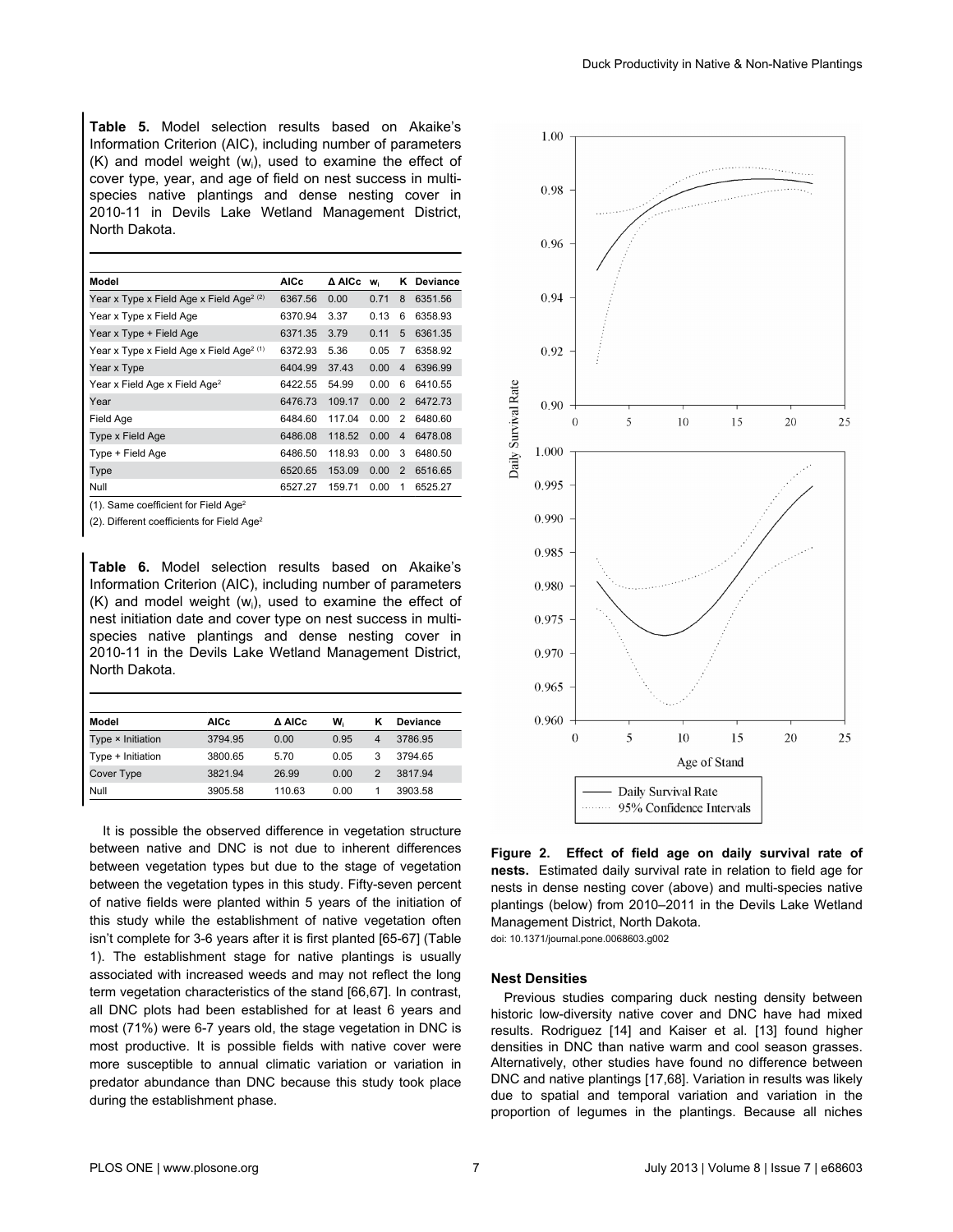

**Figure 3. Effect of nest initiation date on daily survival rate of nests.** Estimated daily survival rate in relation to nest initiation date for nests in multi-species native plantings and dense nesting cover (DNC) in 2010 (below) and 2011 (above) in the Devils Lake Wetland Management District, North Dakota.

doi: 10.1371/journal.pone.0068603.g003

within a field are not utilized by the 3-5 species of native vegetation in species-poor native plantings, species-poor native plantings are highly susceptible to invasion by exotic vegetation commonly avoided by nesting ducks [38]. This susceptibility to invasion varies by geographic area and time

since planting [38]. Additionally, the proportion of legumes in the seed mix of both native plantings and DNC influences density of nesting ducks [17].

Our study is the first to compare duck nesting density between DNC and species-rich native plantings, native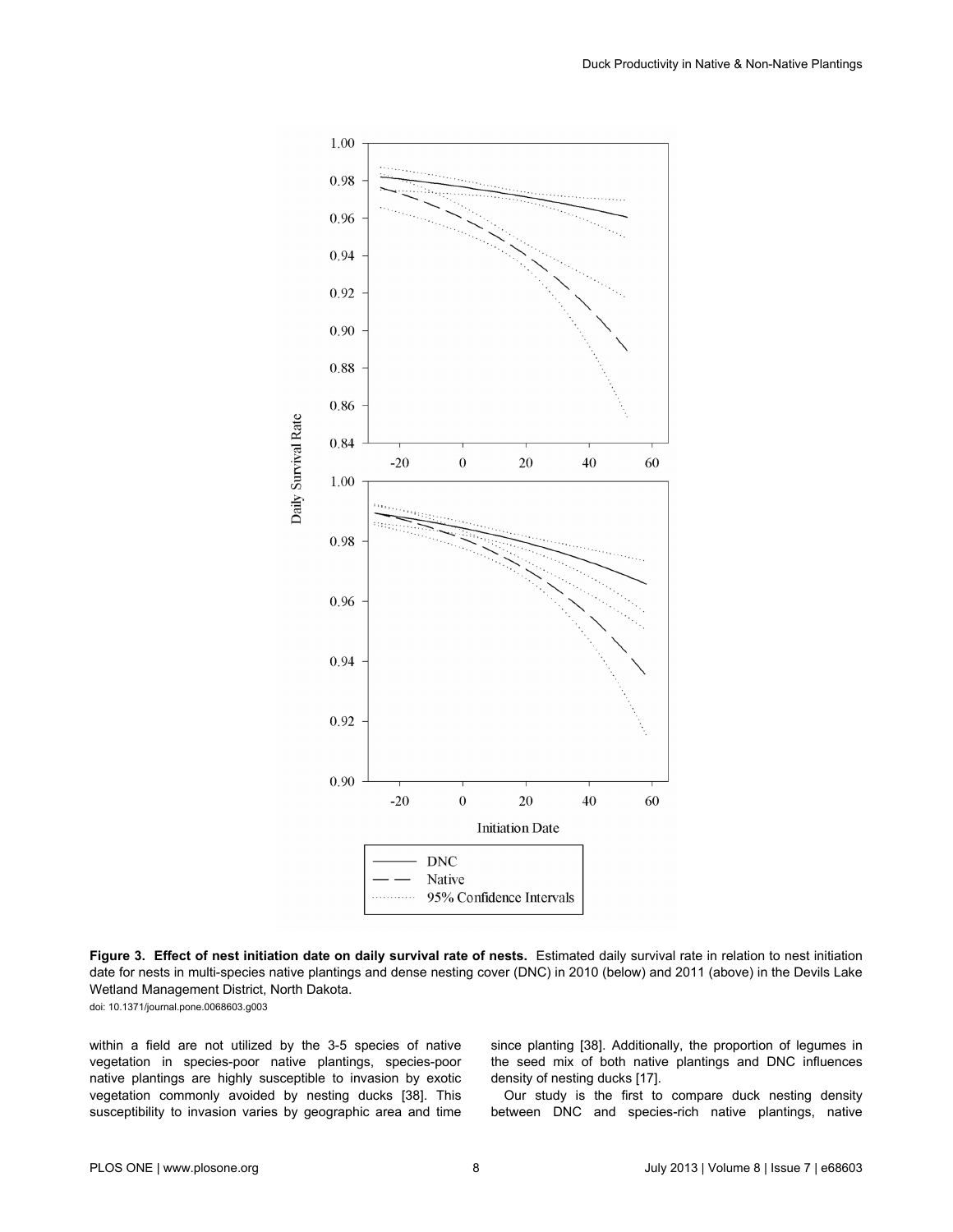plantings of both warm and cool season vegetation with adequate diversity to saturate the available niches and decrease or prevent the variability among sites caused by the invasion of exotic species [69,70,71,72]. Our results indicate no statistically significant difference in the density of nesting ducks between species-rich native plantings and DNC. Additionally, providing a diverse habitat containing multiple species of cool and warm-season grasses as well as forbs provides greater benefit to a more diverse community of avian species than monocultural stands [24]. Cool-season native grasses start actively growing in the early spring, providing cover and concealment early in the nesting season. Once temperatures warm later in the spring and early summer, these grasses become dormant and warm-season grasses start actively growing [64], providing additional cover and concealment. The addition of native forbs and legumes not only reduces niche availability for unwanted exotic species but provides structural diversity within the stand as they tend to branch out laterally, helping to restrict mammalian predator movement [73].

An additional concern with DNC is the belief that its benefits don't reach the full spectrum of upland nesting ducks but only benefit species that prefer tall, thick, dense cover like mallards and gadwalls [22,23]. Native mixtures have been found to benefit a greater array of species, especially teal, pintails, and shovelers [13,42]. Our results indicated the majority of species tended to nest in slightly higher densities in DNC; however, no differences were statistically significant. Gadwalls nested in the highest density of any species in DNC, while teal nested in the highest density in native plantings. In contrast to previous findings, DNC in our study supports equivalent densities for species that nest in both dense and sparse cover and native plantings are able to support comparable densities as DNC for all species.

Despite a lack of significant differences in vegetation characteristics between cover types during most sampling periods, trends in vegetation characteristics and speciesspecific nest densities suggest the non-significant differences may be biologically important. Vegetation tended to be taller and denser with deeper litter in DNC. Additionally, speciesspecific nest densities tended to be greater in DNC, suggesting the slight difference in vegetation characteristics may be detectible by nesting hens. Depending on the management objectives, however, it is likely other benefits of native plantings, like increased grassland faunal diversity, may outweigh the non-significant differences in species-specific nesting densities between cover types.

#### **Nest Survival between Cover Types**

In contrast to previous findings of similar nest survival when comparing species-poor plantings and DNC, cover type (i.e., species-rich native vs. introduced species) influenced daily survival rates of nests during this study with native plantings and DNC producing similar survival levels in 2010 but DNC having substantially higher nest survival than native plantings in 2011. As previously discussed, past studies were conducted on fields using species-poor native plantings; in contrast, our study fields were composed of species-rich native plantings. Although nest survival declined in both cover types during 2011, the sharp decrease in nest survival for fields with native

cover relative to DNC suggests current seed mixtures are more susceptible to temporal variability than DNC. The factor limiting survival in 2011 may be due to variation in vegetation characteristics between field types or a result of a difference in annual variation in predator abundance and distribution between cover types.

In 2011, native plantings did not provide the same vegetation characteristics as DNC. In the early sampling period, litter depth was shallower in native vegetation relative to DNC (Table 2). The difference in litter depth was not likely important, however, as nest survival was similar between cover types early in the nesting season in 2011, when litter depth is most likely to influence survival of nests (Figure 3). The standing residual warm-season grasses in native plantings likely provided the same benefit as leaf litter in DNC, providing cover and concealment to early nesting species. Additionally, in the 2011 late season sampling period, vegetation in the speciesrich native plantings was significantly shorter than DNC vegetation. We believe it is unlikely, however, that the difference in vegetation height alone explains the difference in nest survival between cover types in the 2011 breeding season. First, vegetation height was not found to be influential on nest survival after accounting for vegetation density [74]. Furthermore, if annual climatic variation in vegetation growth had caused differences in nest success, we would predict native vegetation in the early and late sampling periods of 2010 would be higher than native vegetation in the early and late sampling periods of 2011 and lower nest survival earlier in the season in years when growth of warm season grasses was delayed by cool temperatures. In contrast to these predictions, we found cover height and density in native habitat were similar between 2010 and 2011, and nest survival was similar between cover types early in the nesting season and decreased thereafter, with native plantings having lower survival later in the nesting season than DNC. Other investigators have found a similar relationship between stage of nesting season and nest survival and proposed the decrease is due to predators responding to changing small mammal and insect populations or due to predators changing foraging patterns as the season progresses [17,27,75,76]. This explanation is consistent with an observation of variation in predator abundance between 2010 and 2011. In 2011 there was a substantial increase in the abundance of nest predators in eastern North Dakota. The population of primary nest predators in the region (skunk, fox, and raccoon [*Procyon lotor*]) increased 67%, 53%, and 79%, respectively, from 2010 to 2011 [S. Tucker, North Dakota Game and Fish Department, unpublished data]. Combined, these results suggest changes in nest survival between the 2 years of the study were more likely due to changes in predator abundance or distribution than changes in vegetation structure caused by climatic variability; although it is plausible the 2 factors interacted. We found vegetation height to have little impact on nest survival after accounting for the influence of vegetation density; however, the significant difference in vegetation height between species-rich native vegetation and DNC observed late in the nesting season of 2011 and the nonstatistically significant difference in native vegetation density and height between 2010 and 2011, may have had a biological influence when predator abundance increased,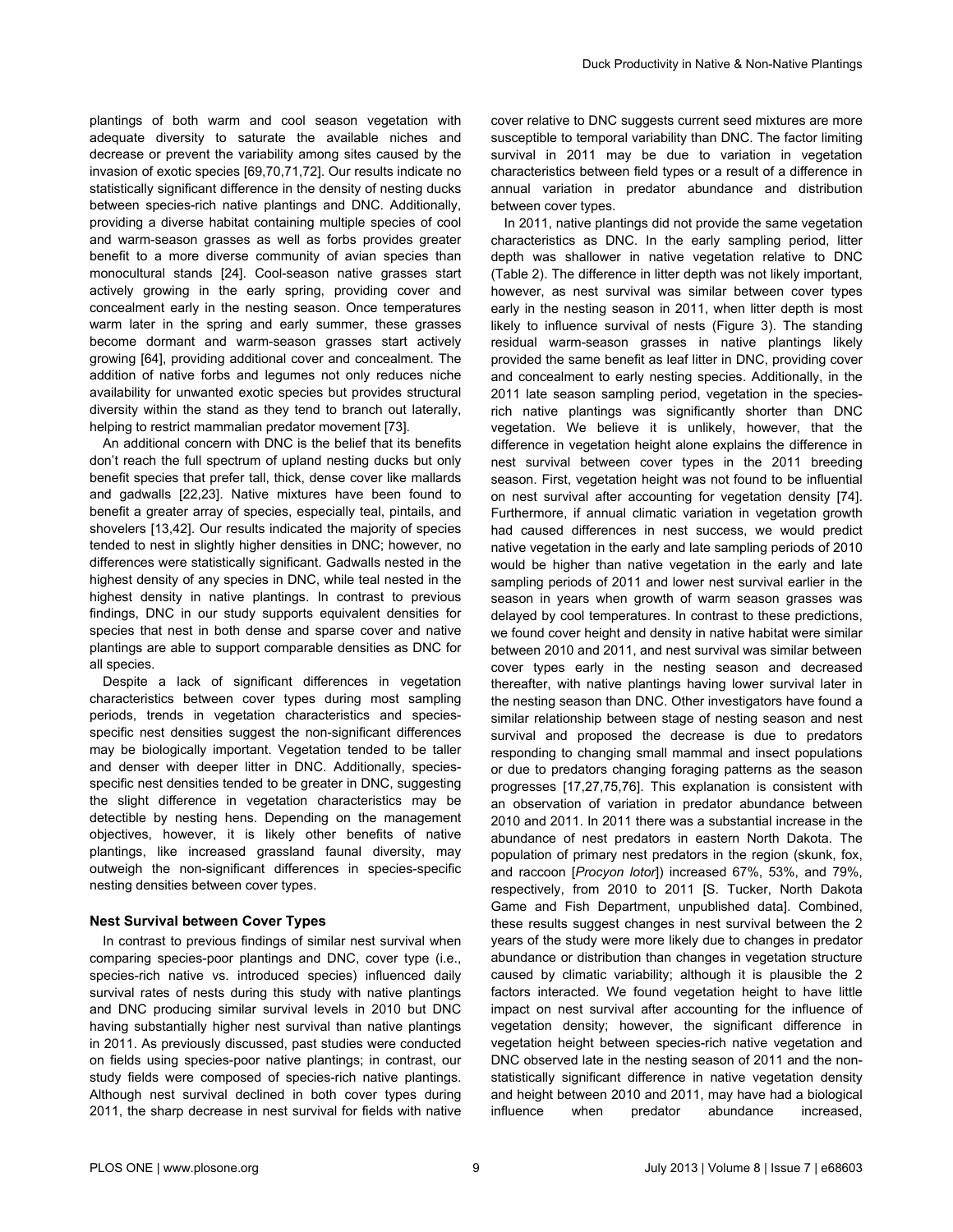disproportionately decreasing survival of nesting hens in the native cover late in the nesting season. The higher concentration of predators in 2011 may have more easily exposed the differences in nest survival caused by differences in vegetation structure, resulting in a significant difference in nest survival between cover types.

An alternative and we believe more likely explanation for the difference in nest survival between the 2 cover types in 2011 is the ability of the more diverse native vegetation to support a larger, more diverse animal community, increasing predator abundance in native fields. Native plantings provide more heterogeneous habitat than DNC. This heterogeneity likely created more suitable habitats for alternative prey, especially small mammals [73,77,78]. If native plantings supported more alternative prey, nest predators may have responded resulting in a more dramatic increase in predation of nests relative to DNC as generalist predators became more abundant [79-83]. Alternatively, characteristics of native vegetation might be preferred relative to DNC for nest predators, thus, a response of alternative prey may not be needed as an intermediary and native vegetation might directly attract a greater density of nest predators regardless of abundance of alternative prey.

The native plantings in this study were still in the establishment phase of development, and based on our results did not provide the same structural characteristics or nest security as DNC. Understanding and possibly alleviating the

#### **References**

- 1. Nolan V (1978) The ecology and behavior of the prairie warbler (*Dendroica discolor*). Ornithol Monogr 26.
- 2. Sherry TW, Holmes RT (1992) Population fluctuations in a longdistance neotropical migrant: demographics evidence for the importance of breeding season events in the American Redstart. In: JM WaganDW Johnson. Ecology and conservation of neotropical migrant land-birds. Washington D.C.: Smithsonian Institute Press. pp. 431-442.
- 3. McMaster DG, Devries JH, Davis SK (2005) Grassland birds nesting in haylands of southern Saskatchewan: landscape influences and conservation priorities. J Wildl Manage 69: 211-221. doi: [10.2193/0022-541X\(2005\)069](http://dx.doi.org/10.2193/0022-541X(2005)069).
- 4. Fletcher RJ Jr, Koford RR, Seaman DA (2006) Critical demographic parameters for declining songbirds breeding in restored grasslands. J<br>Wildl Manage 70: 145-157. doi: Wildl Manage 70: 145-157. doi: [10.2193/0022-541X\(2006\)70\[145:CDPFDS\]2.0.CO;2](http://tinyurl.com/lpu3o54).
- 5. Winter M, Johnson DH, Shaffer JA, Donovan TM, Svedarsky WD (2006) Patch size and landscape effects on density and nesting success of grassland birds. J Wildl Manage 70: 158-172. doi: [10.2193/0022-541X\(2006\)70\[158:PSALEO\]2.0.CO;2.](http://tinyurl.com/kcmm2v3)
- 6. With KA, King AW, Jensen WE (2008) Remaining large grasslands may not be sufficient to prevent grassland bird declines. Biol Conserv 141: 3152-3167. doi:[10.1016/j.biocon.2008.09.025](http://dx.doi.org/10.1016/j.biocon.2008.09.025).
- 7. Bakker KK, Higgins KF (2009) Planted grasslands and native sod prairie: equivalent habitat for grassland birds? Western North American Nat 69: 235-242. doi:[10.3398/064.069.0212](http://dx.doi.org/10.3398/064.069.0212).
- 8. Stephens SE, Koons DN, Rotella JJ, Wiley DW (2004) Effects of habitat fragmentation on avian nesting success: a review of the evidence at multiple spatial scales. Biol Conserv 115: 101-110. doi: [10.1016/S0006-3207\(03\)00098-3](http://dx.doi.org/10.1016/S0006-3207(03)00098-3).
- 9. Sovada MA, Sargeant AB, Grier JW (1995) Differential effects of coyotes and red foxes on duck nest success. J Wildl Manage 59: 1-9. doi:[10.2307/3809108](http://dx.doi.org/10.2307/3809108).
- 10. Krapu GL, Klett AT, Jorde DG (1983) The effect of variable springwater conditions on mallard reproduction. Auk 100: 689-698.
- 11. Higgins KF, Naugle DE, Forman KJ (2002) A case study of changing land use practices in the northern Great Plains, USA: an uncertain future for water bird conservation. Waterbirds 25 Special Publication 2): 42-50
- 12. Stephens SE, Walker JA, Blunck DR, Jayaraman A, Naugle DE et al. (2008) Predicting risk of habitat conversion in native temperate

temporal variation in nest survival for native plantings is critical as land managers continue to make decisions on using DNC or native seed mixtures. Nest survival between the 2 cover types was similar early in the nesting season but declined much more dramatically in the species-rich native vegetation late in the nesting season. Research identifying the cause for this temporal variation in the interaction between habitat type, stage of nesting season, and nest survival is critical information that managers need to make decisions that provide optimal habitat for waterfowl nest survival.

#### **Acknowledgements**

We thank the staff at the Devils Lake Wetland Management District, especially R. Hollevoet and M. Fisher for logistical support. Thank you to J. Lindstrom, J. Britton, J. Neau, S. James, D. McAtee, J. McNeal, and A. Dent for providing assistance in the field.

#### **Author Contributions**

Conceived and designed the experiments: RDH MWE CSD. Performed the experiments: RDH. Analyzed the data: RDH MWE. Contributed reagents/materials/analysis tools: RDH MWE. Wrote the manuscript: RDH MWE CSD.

grasslands. Conserv Biol 22: 1320-1330. doi:[10.1111/j.](http://dx.doi.org/10.1111/j.1523-1739.2008.01022.x) [1523-1739.2008.01022.x](http://dx.doi.org/10.1111/j.1523-1739.2008.01022.x). PubMed: [18717691](http://www.ncbi.nlm.nih.gov/pubmed/18717691).

- 13. Kaiser PH, Berlinger SS, Fredrickson LH (1979) Response of bluewinged teal to range management on waterfowl production areas in southeastern South Dakota. J Range Manag 32: 295-298. doi: [10.2307/3897835](http://dx.doi.org/10.2307/3897835).
- 14. Rodriguez EF (1984) Dense nesting cover versus native grassland in relation to duck nesting success and density. Thesis, Colorado State University, Fort Collins.
- 15. Higgins KF, Barker WT (1982) Changes in vegetation structure in seeded nesting cover in the prairie pothole region. U.S. Fish and Wildlife Service Special Scientific Report 242. D.C.: Washington.
- 16. Reynolds RE, Shaffer TL, Renner RW, Newton WE, Batt BDJ (2001) Impact of the conservation reserve program on duck recruitment in the US Prairie Pothole Region. J Wildl Manage 65: 765-780. doi: [10.2307/3803027](http://dx.doi.org/10.2307/3803027).
- 17. Arnold TW, Craig-Monroe LM, Armstrong LM, Howerter DW, Devries JH et al. (2007) Waterfowl use of dense nesting cover in the Canadian Parklands. J Wildl Manage 71: 2542-2549. doi:[10.2193/2005-568](http://dx.doi.org/10.2193/2005-568).
- 18. Duebbert HF (1969) High nest density and hatching success of ducks on South Dakota CAP land. Transactions of The North American Wildlife Conference 34:218-229
- 19. Higgins KF (1977) Duck nesting in intensively farmed areas of North Dakota. J Wildl Manage 41: 232-242. doi:[10.2307/3800600](http://dx.doi.org/10.2307/3800600).
- 20. Klett AT, Shaffer TL, Johnson DH (1988) Duck nest success in the prairie pothole region. J Wildl Manage 52: 431-440. doi: [10.2307/3801586](http://dx.doi.org/10.2307/3801586).
- 21. Ball IJ, Eng RL, Ball SK (1995) Population density and productivity of ducks on large grassland tracts in northcentral Montana. Wildl Soc Bull 23: 767-773.
- 22. Gilbert DW, Anderson DR, Ringelman JK, Szymczak MR (1996) Response of nesting ducks to habitat and management on the Monte Vista National Wildlife Refuge, Colorado. Wildl Monogr 131: 3-44.
- 23. McKinnon DT, Duncan DC (1999) Effectiveness of dense nesting cover for increasing duck production in Saskatchewan. J Wildl Manage 63: 382-389. doi[:10.2307/3802523.](http://dx.doi.org/10.2307/3802523)
- 24. Sample DW (1989) Grassland birds in southern Wisconsin: habitat preference, population trends, and response to land use changes. Thesis Madison: University of Wisconsin Madison.
- 25. Menke JW (1992) Grazing and fire management for native perennial grass restoration in California grassland. Fremontia 20: 22-25.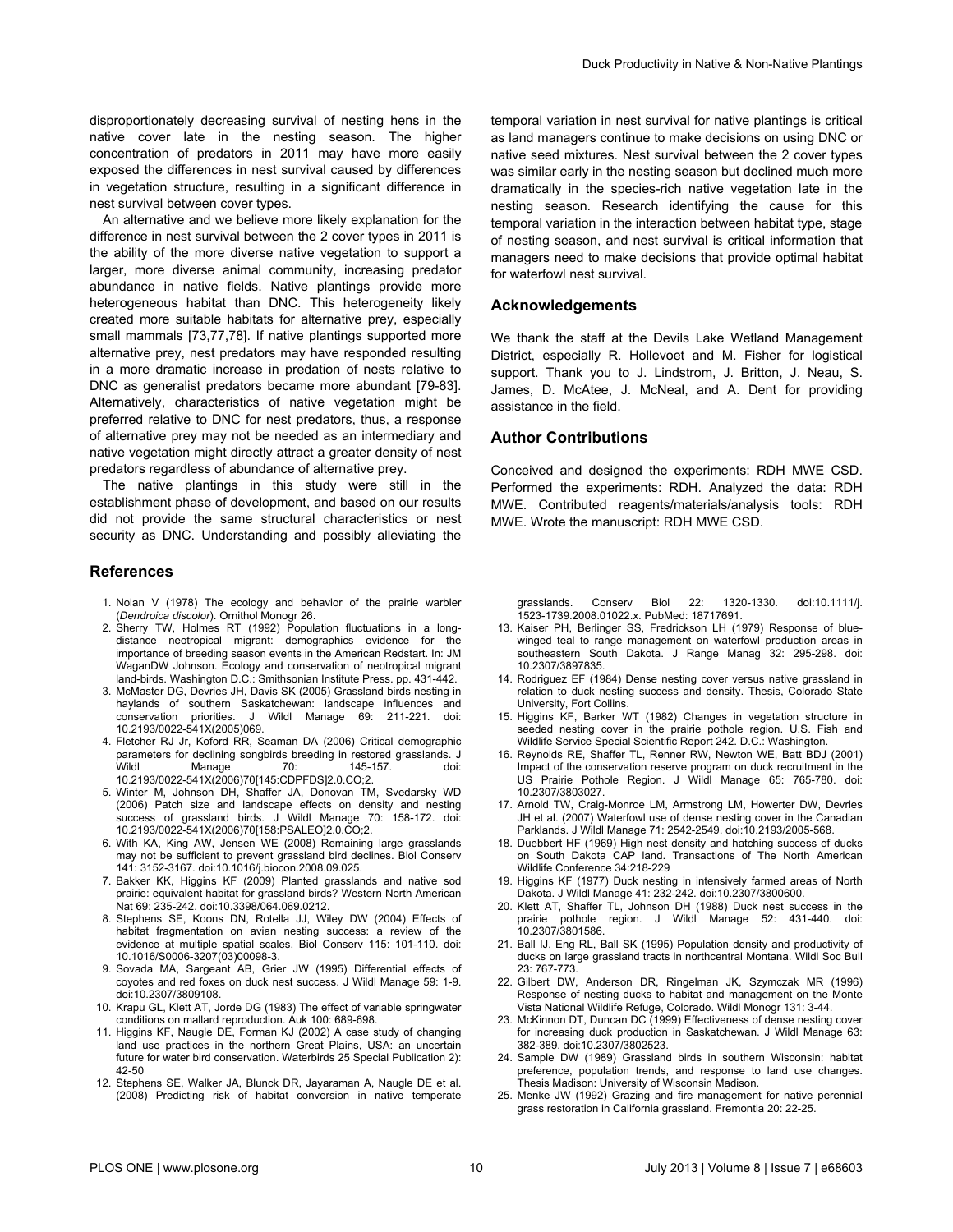- 26. Delisle JM, Savidge JA (1997) Avian use and vegetation characteristics of Conservation Reserve Program fields. J Wildl Manage 61: 318-325. doi:[10.2307/3802587](http://dx.doi.org/10.2307/3802587).
- 27. Pasitschniak-Arts M, Messier F (1998) Effects of edges and habitats on small mammals in a prairie ecosystem. Can J Zool 76: 2020-2025. doi: [10.1139/z98-144](http://dx.doi.org/10.1139/z98-144).
- 28. Larivière S, Messier F (2000) Habitat selection and use of edges by striped skunks in the Canadian prairies. Can J Zool 78: 366-372. doi: [10.1139/z99-230](http://dx.doi.org/10.1139/z99-230).
- 29. McCoy TD, Kurzejeski EW, Burger LW, Ryan MR (2001) Effects of conservation practice, mowing, and temporal changes on vegetation structure on CRP fields in northern Missouri. Wildl Soc Bull 29: 979-987.
- 30. Jonas JL, Whiles MR, Charlton RE (2002) Aboveground invertebrate responses to land management differences in a central Kansas grassland. Environment Entomol 31: 1142-1152. doi: 31: 1142-1152. [10.1603/0046-225X-31.6.1142.](http://dx.doi.org/10.1603/0046-225X-31.6.1142)
- 31. Hickman KR, Farley GH, Channell RC, Steier JE (2006) Effects of old world bluestem (*Bothriuchloa ischaemum*) on food availability and avian community composition within the mixed-grass prairie. Southwest Nat 51: 51: 524-530. doi: [10.1894/0038-4909\(2006\)51\[524:EOOWBB\]2.0.CO;2](http://tinyurl.com/kp2jwqk).
- 32. Koper N, Schmiegelow FKA (2007) Does management for duck productivity affect songbird nesting success? J Wildl Manage 71: 2249-2257. doi[:10.2193/2006-354](http://dx.doi.org/10.2193/2006-354).
- 33. Klug P, Wolfenbarger LLR, McCarty JPM (2009) The nest predator community of grassland birds responds to agroecosystem habitat at multiple scales. Ecography 32: 973-982. doi:10.1111/j. Ecography [1600-0587.2009.05857.x](http://dx.doi.org/10.1111/j.1600-0587.2009.05857.x).
- 34. Urbanska KM, Webb NR, Edwards PJ (1997) Why restoration? In: KM UrbanskaNR WebbPJ Edwards. Restoration ecology and sustainable development. Cambridge: University Press. pp. 3-7.
- 35. Society for Ecological Restoration (SER) (2004) The SER international primer on ecological restoration. Available: [http://www.ser.org.](http://www.ser.org) Accessed: 20 March 2011.
- 36. Blumenthal DM, Jordan NR, Svenson EL (2003) Weed control as a rationale for restoration: the example of tallgrass prairie. Conserv Ecol 7: 6-17.
- 37. Blumenthal DM, Jordan NR, Svenson EL (2005) Effects of prairie restoration on weed invasions. Agric Ecosyst Environ 107: 221-230. doi:[10.1016/j.agee.2004.11.008](http://dx.doi.org/10.1016/j.agee.2004.11.008).
- 38. Guo Q, Shaffer T, Buhl T (2006) Community maturity, species saturation and the variant diversity-productivity relationships in grasslands. Ecol Lett 9: 1284-1292. doi:[10.1111/j.](http://dx.doi.org/10.1111/j.1461-0248.2006.00980.x) [1461-0248.2006.00980.x](http://dx.doi.org/10.1111/j.1461-0248.2006.00980.x). PubMed: [17118002](http://www.ncbi.nlm.nih.gov/pubmed/17118002).
- 39. Millenbah KF, Winterstein SR, Campa H III, Furrow LT, Minnis RB (1996) Effects of Conservation Reserve Program field age on avian relative abundance, diversity, and productivity. Wilson Bull 108: 760-770.
- 40. Trowbridge WB (2007) The role of stochasticity and priority effects in floodplain restoration. Ecol Appl 17: 1312-1324. doi:[10.1890/06-1242.1.](http://dx.doi.org/10.1890/06-1242.1) PubMed: [17708210.](http://www.ncbi.nlm.nih.gov/pubmed/17708210)
- 41. Glover FA (1956) Nesting and production of blue-winged teal (*Anas discors*) in northwest Iowa. J Wildl Manage 20: 28-46. doi: [10.2307/3797244](http://dx.doi.org/10.2307/3797244).
- 42. Keith LB (1961) A study of waterfowl ecology on small impoundments in southeastern Alberta. Wildl Monogr 6: 1-88.
- 43. Clark JP (1977) Effects of experimental management schemes on production and nesting ecology of ducks at Malheur National Wildlife Refuge. Thesis, Oregon State University, Corvallis.
- 44. Duebbert HF, Lokemoen JT, Sharp DE (1986) Nest sites of ducks in grazed mixed-grass prairie in North Dakota. Prairie Nat 18: 99-108.
- 45. West BC, Messmer TA (2006) Effects of livestock grazing on duck nesting habitat in Utah. Rangeland Ecol Manag 59: 208-211. doi: [10.2111/05-118R1.1](http://dx.doi.org/10.2111/05-118R1.1).
- 46. Robel RJ, Briggs JN, Dayton AD, Hulbert LC (1970) Relationships between visual obstruction measurements and weight of grassland vegetation. J Range Manag 23: 295-297. doi:[10.2307/3896225](http://dx.doi.org/10.2307/3896225).
- 47. Fisher RJ, Davis SK (2010) From Wiens to Robel: a review of grassland-bird habitat selection. J Wildl Manage 74: 265-273. doi: [10.2193/2009-020](http://dx.doi.org/10.2193/2009-020).
- 48. Schneider NA (1998) Passerine use of grasslands managed with two grazing regimes on the Missouri Coteau in North Dakota. Thesis, South Dakota State University, Brookings.
- 49. Bue IG, Blankenship L, Marshall WH (1952) The relationship of grazing practices to waterfowl breeding populations and production on stock ponds in western South Dakota. Transactions of The North American Wildlife Conference 17:396-414
- 50. Gjersing FM (1975) Waterfowl production in relation to rest-rotation grazing. J Range Manag 28: 37-42. doi[:10.2307/3897576.](http://dx.doi.org/10.2307/3897576)
- 51. Winter M (1999) Relationship of fire history to territory size, breeding density, and habitat of Baird's sparrow in North Dakota. Stud Avian Biol 19: 171-177.
- 52. Daubenmire R (1959) A canopy-coverage method of vegetational analysis. Northwest Sci 33: 43-64.
- 53. Klett AT, Duebbert HF, Faanes CA, Higgins KF (1986) Techniques for studying nest success of ducks in upland habitats in the Prairie Pothole Region. Resource Publication 158, Washington, D.C.
- 54. Gloutney ML, Clark RG, Afton AD, Huff GJ (1993) Timing of nest searches for upland nesting waterfowl. J Wildl Manage57: 597-601.
- 55. Weller MG (1956) A simple field candler for waterfowl eggs. J Wildl Manage 20: 111-113. doi[:10.2307/3797414.](http://dx.doi.org/10.2307/3797414)
- 56. Whittaker RH (1972) Evolution and measurement of species diversity. Taxon 21: 213-251. doi[:10.2307/1218190.](http://dx.doi.org/10.2307/1218190)
- 57. White GC, Burnham KP (1999) Program MARK: Survival estimation from populations of marked animals. Bird Study 46 Supplement: 120-138. doi[:10.1080/00063659909477239.](http://dx.doi.org/10.1080/00063659909477239)
- 58. Dinsmore SJ, White GW, Knopf FL (2002) Advanced techniques for modeling avian nest survival. Ecology 83: 3476-3488. doi: [10.1890/0012-9658\(2002\)083\[3476:ATFMAN\]2.0.CO;2](http://tinyurl.com/ktr3hgw).
- 59. McPherson RJ, Arnold TW, Armstrong LM, Schwarz CJ (2003) Estimating the nest-success rate and the number of nests initiated by radiomarked mallards. J Wildl Manage 67: 843-851. doi: [10.2307/3802691](http://dx.doi.org/10.2307/3802691).
- 60. Akaike H (1973) Information theory as an extension of the maximum likelihood principle. In: BN PetrovF Csaki. Second international symposium on information theory. Budapest: Akademiai. pp. 267-281.
- 61. Stewart RE, Kantrud HA (1971) Classification of natural ponds and lakes in the glaciated prairie region. Resource Publication 92, Washington, D.C.
- 62. King JW, Savidge JA (1995) Effects of the Conservation Reserve Program on wildlife in southeast Nebraska. Wildl Soc Bull 23:377-385.
- 63. National Oceanic and Atmospheric Administration (NOAA) (2011) National Climate Data Center. Available: [www.ncdc.noaa.gov](http://www.ncdc.noaa.gov). Accessed: 10 December 2011.
- 64. Black CC (1971) Ecological implications of dividing plants into groups with distinct photosynthetic production capacities. In: JB Cragg. Advances in ecological research. New York: Academic Press. pp. 87-114.
- 65. Shirley S (1994) Restoring the tallgrass prairie: an illustrated manual for Iowa and the Upper Midwest. Iowa City: University of Iowa Press. 330pp.
- 66. Packard S, Mutel CR (2005) The tallgrass restoration handbook: for prairies, savannas, and woodlands. Washington, D.C.: Island Press. 463pp.
- 67. Smith DD, Williams D, Houseal G, Henderson K (2010) The tallgrass prairie center guide to prairie restoration in the Upper Midwest. Iowa City: University of Iowa Press. 301pp.
- 68. Klett AT, Duebbert HF, Heismeyer GL (1984) Use of seeded native grasses as nesting cover by ducks. Wildl Soc Bull 12: 134-138.
- 69. Case TJ (1990) Invasion resistance arises in strongly interacting species-rich model competition communities. Proc Natl Acad Sci U S A 87: 9610-9614. doi:[10.1073/pnas.87.24.9610](http://dx.doi.org/10.1073/pnas.87.24.9610). PubMed: [11607132](http://www.ncbi.nlm.nih.gov/pubmed/11607132).
- 70. Tilman D (1997) Community invisibility, recruitment limitations, and grassland biodiversity. Ecol 78: 81-92. doi: grassland biodiversity. Ecol 78: 81-92. doi: [10.1890/0012-9658\(1997\)078\[0081:CIRLAG\]2.0.CO;2.](http://tinyurl.com/km8p9ee)
- 71. Jacobs JS, Sheley RL (1999) Grass defoliation intensity, frequency, and season effects on spotted knapweed invasion. J Range Manag 52: 626-632. doi[:10.2307/4003633.](http://dx.doi.org/10.2307/4003633)
- 72. Sheley RL, Half ML (2006) Enhancing native forb establishment and persistence using a rich seed mixture. Restor Ecol 12: 627-635.
- 73. Bowman GB, Harris LD (1980) Effect of spatial heterogeneity on ground-nest depredation. J Wildl Manage 44: 806-813. doi: [10.2307/3808308](http://dx.doi.org/10.2307/3808308).
- 74. Haffele RD (2012) Nesting ecology of ducks in dense nesting cover and restored native plantings in northeastern North Dakota. Thesis, Southern Illinois University Carbondale, Carbondale.
- 75. Flint PL, Grand JB (1996) Nesting success of northern pintails on the coastal Yukon-Kuskokwim Delta, Alaska. Condor 98: 54-60. doi: [10.2307/1369508](http://dx.doi.org/10.2307/1369508).
- 76. Emery RB, Howerter DW, Armstrong LM, Anderson MG, Devries JH et al. (2005) Seasonal variation in waterfowl nesting success and its relation to cover management in the Canadian prairies. J Wildl Manage<br>69: 1181-1193. doi: 1181-1193. [10.2193/0022-541X\(2005\)069\[1181:SVIWNS\]2.0.CO;2.](http://tinyurl.com/m6vwaud)